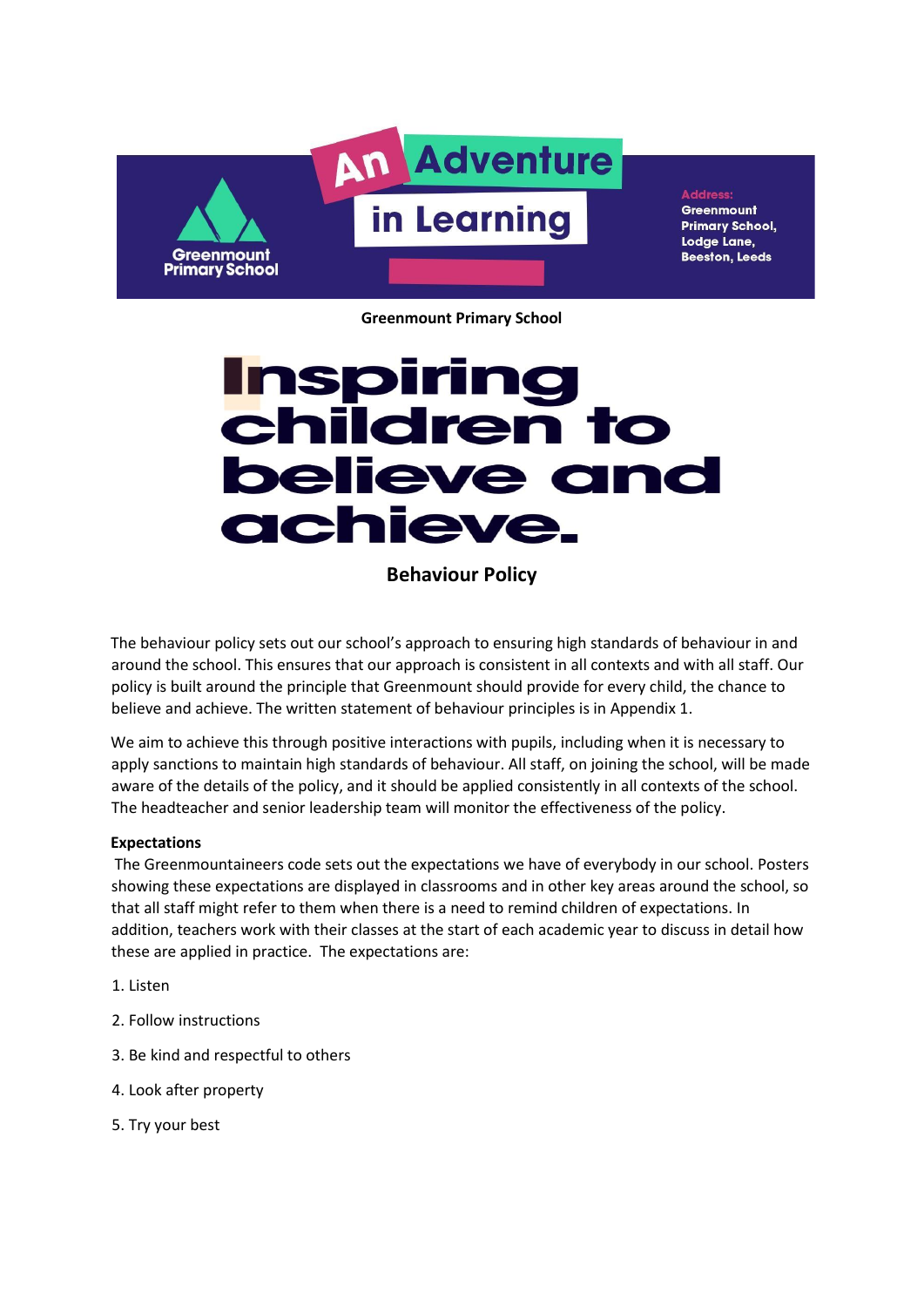## **Rewards**

Often the most effective reward for work well done or a positive approach to something is a verbal comment from an important adult. As a school, we seek opportunities to praise and thank pupils for their positive actions, including reflecting on how pupils might meet or exceed the Greenmountaineers Code. In addition, class teachers may opt to use merits, stickers, certificates or other awards to reward positive behaviour and workload. These complement our whole-school approaches:

## **House Points Across the school**

We allocate all pupils to a house, siblings are in the same house, for which they can earn house points. House points can be awarded to pupils for good work, helpfulness, politeness and courtesy, or any positive behaviours which we might want to praise or encourage. House points are collected on a chart in each classroom and other key areas and are counted weekly. At the end of each half term, a house reward will be awarded to the house with the most house points. The houses are named after famous Mountain Ranges; Andes, Alps, Himalayas and Rockies.

**Headteacher Awards** Pupils who demonstrate excellence are awarded a Headteacher's Award. Such pupils are sent to the Headteacher or Deputy to share their excellent work or behaviour.

## **Consequences**

For Every Child, there are sanctions in place where pupils fall short of our expectations, it is an important part of the role of the school to provide guidance and management to ensure that high standards of behaviour are maintained. Sanctions will be applied fairly and consistently, taking into account special educational needs and disability and the needs of vulnerable children. Sanctions will be monitored to ensure effective impact.

The framework below indicates the usual sequence through which staff will progress in the case of continued issues. However, it is important to note that all staff are able to choose to skip earlier stages where they consider the conduct is sufficient to warrant a more serious consequence.

Stage 1- Verbal Warning and a reminder of the behaviour we want to see.

Stage 2- Formal Warning- Yellow Card. The child will be told of the time consequence if behaviour continues.

Stage 3- Time Sanction- a child may be moved to another part of the classroom or miss part of breaktime depending on the stage in the session the behaviour occurs.

Stage 4- Red Card- in some cases, it may be necessary to remove a pupil from the classroom to ensure a clear message is given about expectations, both to the pupil involved and to others in the class.

## Stage 5- Headteacher Involvement

Where earlier stages of the process have been ineffective in improving behaviour, pupils will be taken to the headteacher or deputy. At this stage, appropriate sanctions may include removal from class for an extended period, internal exclusion, or in some cases a fixed-term or permanent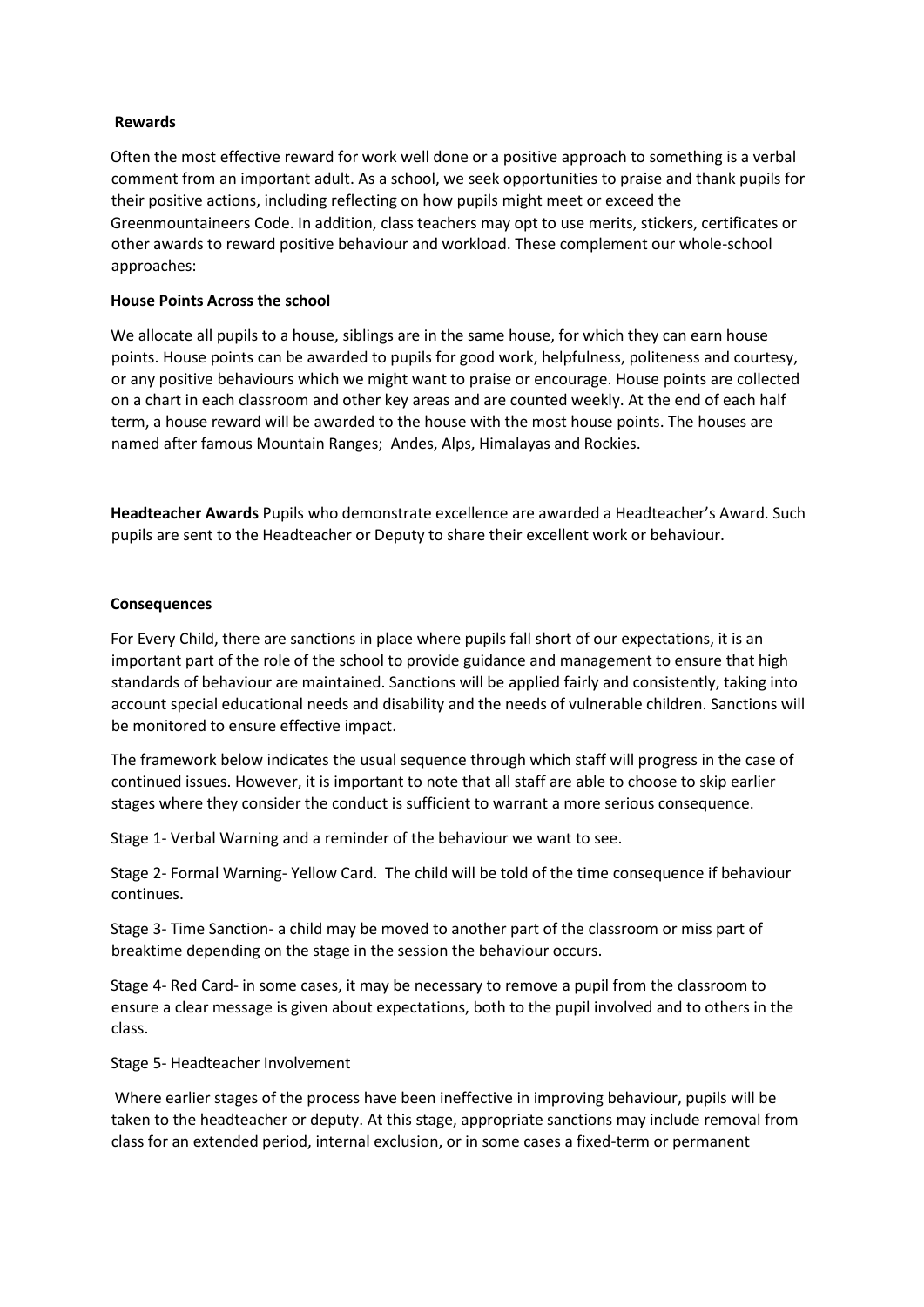exclusion may be required. In cases of intentional physical harm, or refusal to follow instructions given by a member of staff, sanctions will move immediately to stage 5.

Where a pupil reaches stage 4 or 5 of this process, a record will be entered onto CPOMS by the staff member to maintain a record of such incidents. In most cases, it will also be appropriate for parents to be informed of the circumstances of the incident. This can be done in discussion with the class teacher at collection at the end of the day, or by telephone call or in writing if necessary. In the case of pupils who present particularly challenging behaviour, it may be appropriate to provide additional support to manage and improve behaviour. This may include additional steps or interventions to prevent incidents of misbehaviour and the use of a behaviour book.

## **Incidents outside of school**

The school takes seriously its responsibility to set high expectations of pupil behaviour, including outside of school. Where pupils are known to have behaved in a manner contrary to the school's expectations outside of school, the behaviour policy will be applied as if the incident were to have happened in school. This will also apply to pupils if they are using the school's online platform to complete work at home or to participate in 'live' online lessons.

In such cases, parents will be informed of the actions taken and the grounds for such actions. Where behaviour outside of school may indicate potential risk of neglectful care or parenting, it may be appropriate for the incident to be recorded as a safeguarding concern using the appropriate channels.

#### **Headteacher discretion**

Where incidents are referred to the headteacher, the headteacher will decide on the appropriate course of action based on both the incident being considered and known prior incidents.

## **Removal from class**

In some cases, it may be appropriate to remove a pupil from the company of his/her peers for part of a school session. In such cases, the pupil will work in the Headteacher's or Deputy Headteacher's office, completing work set by the class teacher or headteacher as appropriate. The intention will be for the pupil to return to lessons at the earliest opportunity.

#### **Internal Exclusion**

Where a child is at risk of exclusion, it may be appropriate for an internal exclusion to be used in the first instance. This is intended to make clear to the pupil the need for a significant change in behaviour. In such cases, the pupil will work in the Headteacher or Deputy Head's office, completing work set by the class teacher or headteacher as appropriate. Where an internal exclusion is used to manage behaviour, parents will be informed by letter. In addition, a request will be made for parents to attend a meeting with the headteacher to discuss the pupil's reintegration into their class, and to ensure that all parties are clear about the risks of further misbehaviour which might lead to fixedterm or permanent exclusion.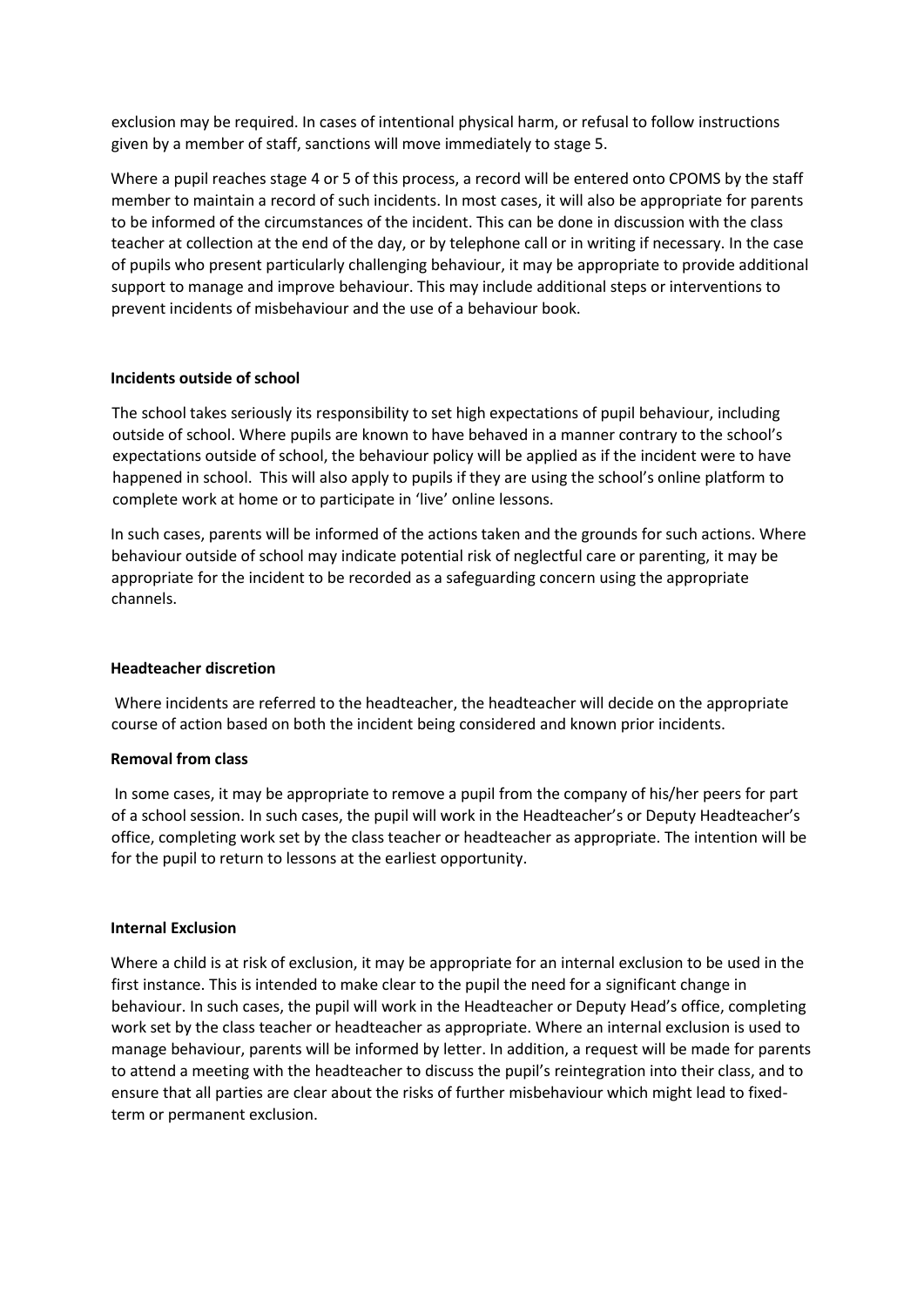## **Fixed-Term Exclusion**

Fixed-term exclusions are permitted by law as a tool for maintaining good discipline. In all circumstances the school will have regard to the guidance set out in the government guidance at https://www.gov.uk/government/publications/school-exclusion

#### **Permanent Exclusion**

In exceptional circumstances, it may be appropriate to permanently exclude a child from Greenmount Primary School. This decision will be considered as a last resort where it is felt that a child's continued attendance at the school would seriously harm the education or welfare of other pupils in the school, or in cases of serious or persistent breaches of this policy, in line with the government guidance.

Date: September 2021 Review date: September 2022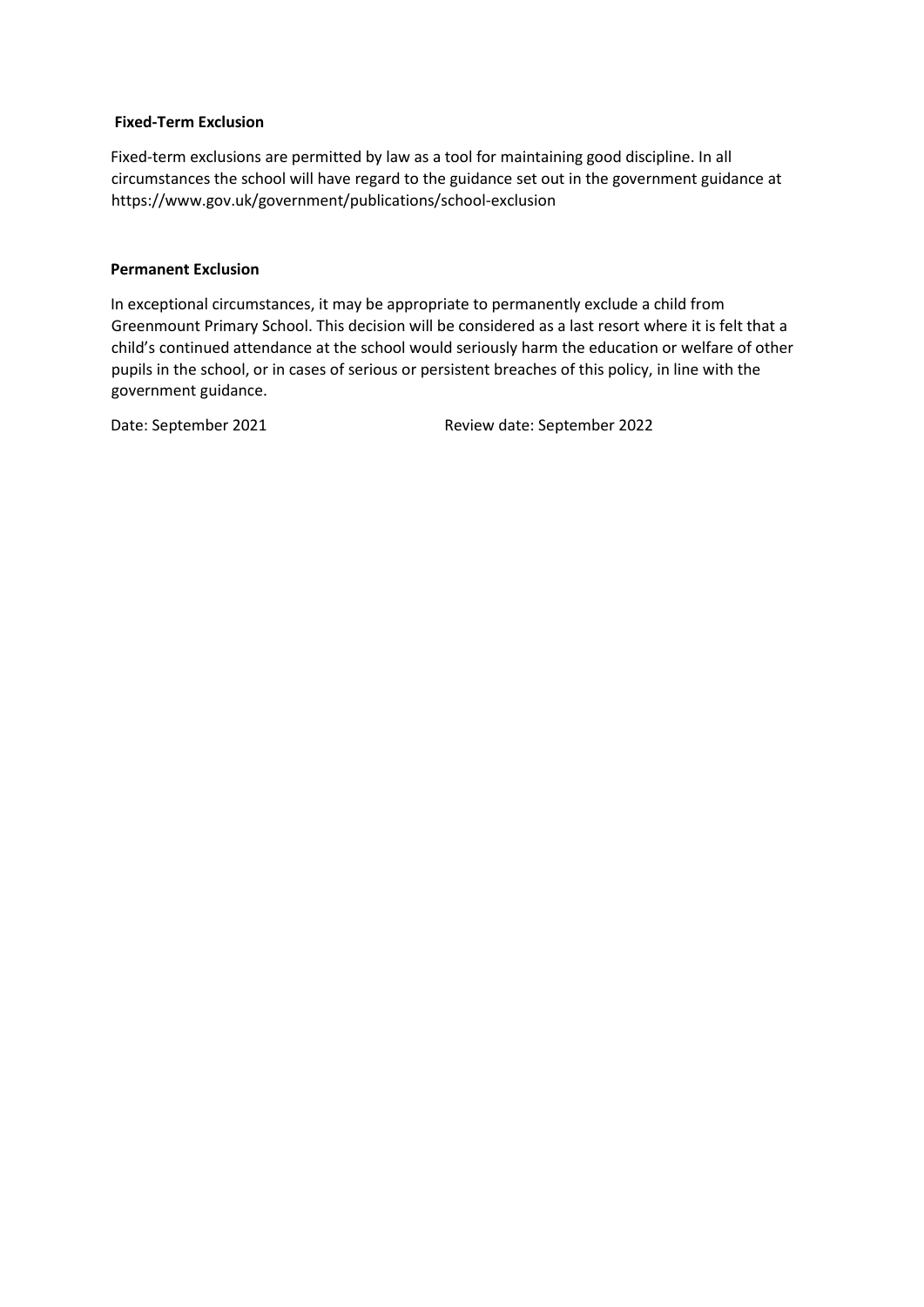# Appendix 1: Written statement of behaviour principles

# **Date reviewed: 20.1.2021**

# **Next Review: January 2023**

## **Principles**

- Every pupil understands they have the right to feel safe, valued and respected, and learn free from the disruption of others.
- Greenmount Primary School is an inclusive school. All pupils, staff and visitors are free from any form of discrimination, harassment, victimisation and any other conduct that is prohibited by or under the Equality Act 2010.
- It is expected that all adults staff, volunteers and governors will set excellent examples to the children at all times.
- High Standards of behaviour are expected. The school rules should be displayed around school and applied consistently by all staff. Children will know the rules and be involved in their development.
- The school's Behaviour Policy will ensure that there are measures to encourage good behaviour, self-discipline and respect, and prevent all forms of bullying amongst pupils. This will also apply to pupils if they are using the school's online platform to complete work at home or to participate in 'live' online lessons.
- Sanctions for unacceptable behaviour will be known and understood by all pupils and staff. Sanctions will be applied fairly and consistently, taking into account special educational needs and disability and the needs of vulnerable children. Sanctions will be monitored to ensure effective impact.
- Children will be helped to understand and take responsibility for their actions.
- The behaviour policy is shared and understood by pupils, staff and parents.
- The exclusions policy explains that exclusions will only be used as a last resort, and outlines the processes involved in permanent and fixed-term exclusions.
- Families are involved in behaviour incidents to foster good relationships between the school and pupils' home life. If there are significant concerns about a child's behaviour then the school will seek advice and support from appropriate outside agencies.
- The governing board also emphasises that violence or threatening behaviour will not be tolerated in any circumstances.